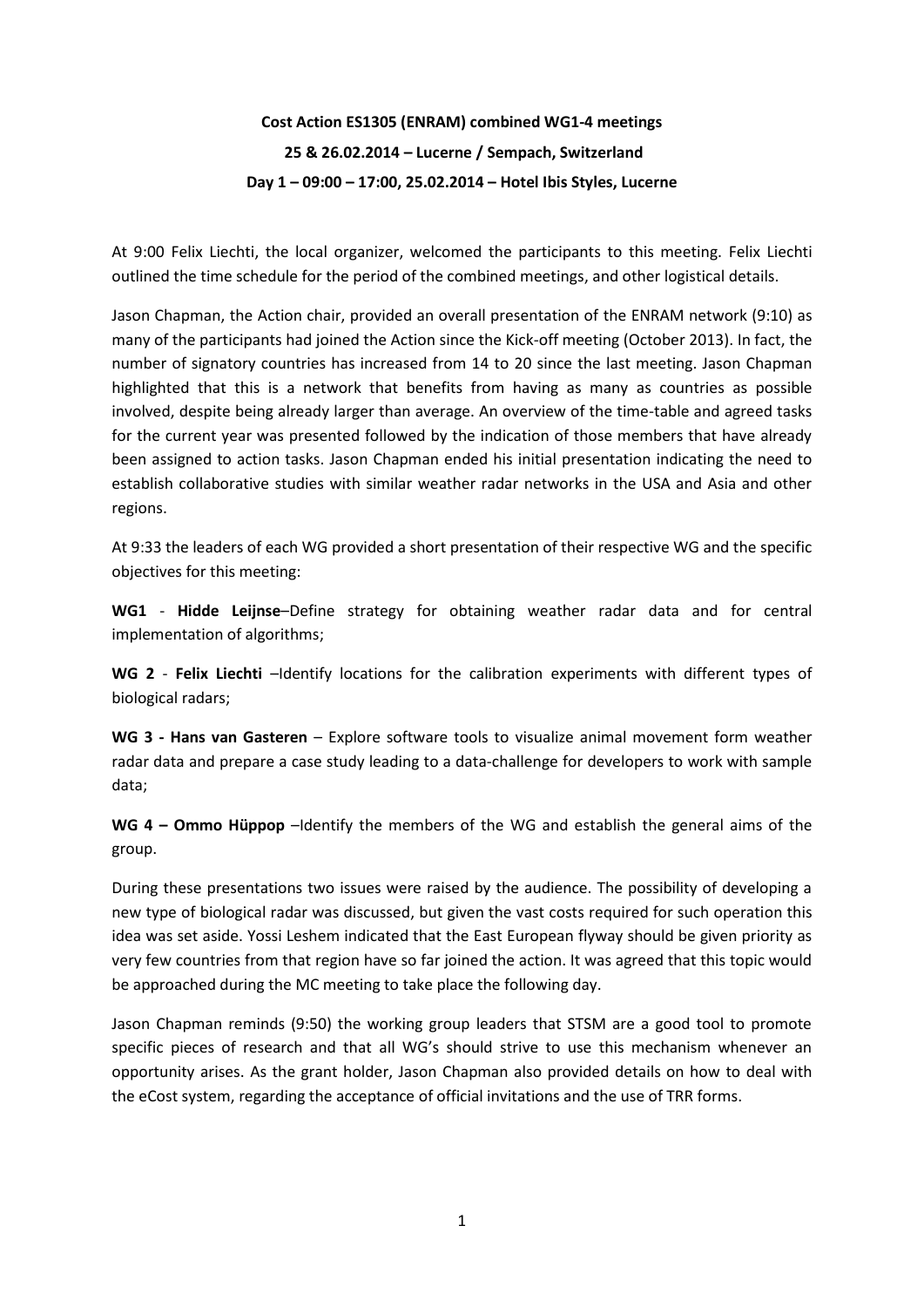After a short coffee-break  $(10:00 - 10:30)$  each WG was given the opportunity to introduce its general aims and scopes, so that members not yet involved in a WG could integrate the most suitable to them. In addition, the WG leaders also opened the discussion to the audience regarding their planned activities so that contribution from members already involved in a specific WG could contribute into other WG's.

#### **WG PLENARY SESSIONS**

**WG1** – Hidde Leijnse asked that all present members of the WG would introduce themselves and then presented the general aims and scopes for WG 1 and the plan for the first year (as above). Jason Chapman suggested that contacting the national meteorological institutes directly could be a way to get them involved in the action. Judy Shamoun-Baranes added that having the local (i.e. national) knowledge and know-how is a great bonus. It was agreed that a letter would be prepared by this WG and sent to the heads of national meteorological institutes asking for their involvement in ENRAM.

At 11:00 Adrian Dokter gave a presentation on the current status of the bird retrieval algorithm for weather radars. He added that the new algorithm for insects still needs to be developed and that dual polarization weather radars (next generation) will greatly improve this. Finally, he indicated that calibration experiments with biological radars should be situated within 20-30 km from the weather radar.

The interaction of WG1 which provides the data on bird movement, with WG3, which will produce the visualizations was identified and both groups agreed to be aware of each other's advances.

**WG2** – Matti Leskinen presented the draft agenda of the WG1 & WG2 combined meeting (11:15), to be held in Helsinki during July with the main aim off designing biological algorithms for weather radar data.

Felix Liechti presented WG2 aims (as above) and highlighted the need to identify weather radar echoes to species or group level (11:35). He then started to identify potential biological radars that can be used on the calibration experiments, highlighting the Bulgarian radars available in a country that has recently joined the action.

Joris Everaert, presented the Robin 3D-flex radar (combined horizontal, S-Band and vertical radars). Yossi Leshem, presented the radars he and his co-workers used mostly for bird collision risk and highlighted the bird algorithm for soaring birds developed by his team. Yossi Leshem opened the discussion regarding the possibility of using the airforce radars with the weather algorithms to track animal movement in his country (Israel) as well as using data from countries further north of Israel in order to predict when birds are going to cross that nation's air space and therefore produce a migration forecast to help avoid bird strikes. Gonzalo Arroyo (12:25) presented the radar work developed in Gibraltar. Judy Shamoun-Baranes suggests that the "funnelling behaviour" of migratory birds passing Gibraltar towards Africa could potentially make this site of great relevance for the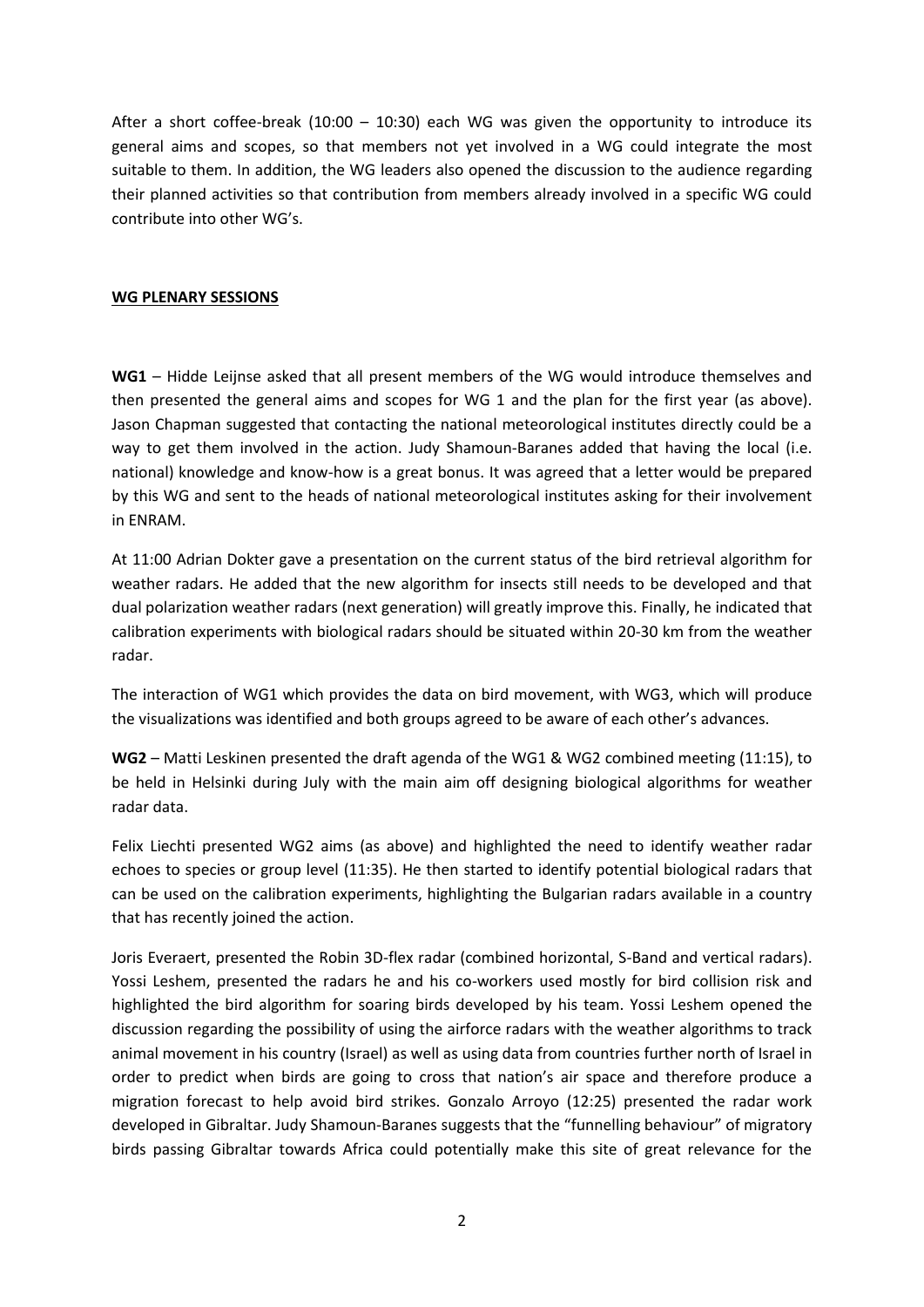calibration of weather radar data with individual tracks of marked birds (GPS, Satellite, GSM) that might use this route and whose tracks might be available to members of the group.

#### 12:35 – 14:00 Lunch

After lunch the presentation of biological radars currently accessible to the group continued with Cecilia Nilsson presenting the biological radars in operation in Lund. She indicated the ability of the installed software that uses wing flapping patterns to discern group or species of birds being tracked by the radars. She also added that both the Lund fixed and mobile radars will be re-built and the mobile radar will be moved into a better trailer and therefore easier to move. At 14:10 Jason Chapman presented the only dedicated insect monitoring radars in Europe, which are in the UK. He also mentioned that there is currently an application for funding to build a network of European insect radars with suggested locations Lund (Sweden), Dijon (France), Granollers (Spain) and Gibraltar. Jan Blew presented his radar work (14:20), which has mostly been dedicated to understand animal movements in the proximity of wind –farms.

**WG3 –** Hans van Gasteren presented an overview of the workshop held in UVA earlier this month organized by **WG3** on visualization tools. Peter Desmet made a live demonstration of CartoDB (14:45) one of the tools to be used in the visualization of animal movement patterns. Judy Shamoun-Baranes gave an overview of the current approaches to visualizing radar data for bird movement research (15:07) and launched two main questions for the audience to become aware of the forthcoming challenges: a) how to store and analyse large datasets attained from radar and tracking data, and b) how to merge and operate with different types of radar which generate different types of data (ie. tracking radars provide small tracks and weather radars provide points).

**WG4 –** Ommo Hüppop, listed the current **WG4** members and all presented the potential outreach issues to be tackled by the WG. Jason Chapman suggested the possibility of approaching such outreach issues using a 'horizon scanning' approach regarding not only radar studies, but rather migration as a whole. And use this document to highlight the capacity of tackling new applied and fundamental questions by using a continental wide approach on the study of migration. The group discussed the possibility of incorporating a modelling approach in this document but this did not gather support within the group.

At 16:28 the floor was open for discussion lead by Jason and Felix. Jan Blew asked about progress regarding the website to which Judy Shamoun-Baranes (responsible for this task), said it had planned to present details on this on tomorrow's session and this was therefore moved to the next day's meeting. Yossi Leshem suggested that ENRAM's work should be more visible to the common citizen and proposed the production of press material or video to promote the action. Judy Shamoun-Baranes added that the group's presence on the social media should be achieved shortly and it was agreed that tomorrow's MC meeting would be used to find people responsible for promoting the action. Given that ENRAM does not have any fully dedicated position, Hidde Leijnse and Jason Chapman suggested that the action could be used as leverage for applications for PhD studentships in the national funding schemes by the academic researchers currently in the action. It was decided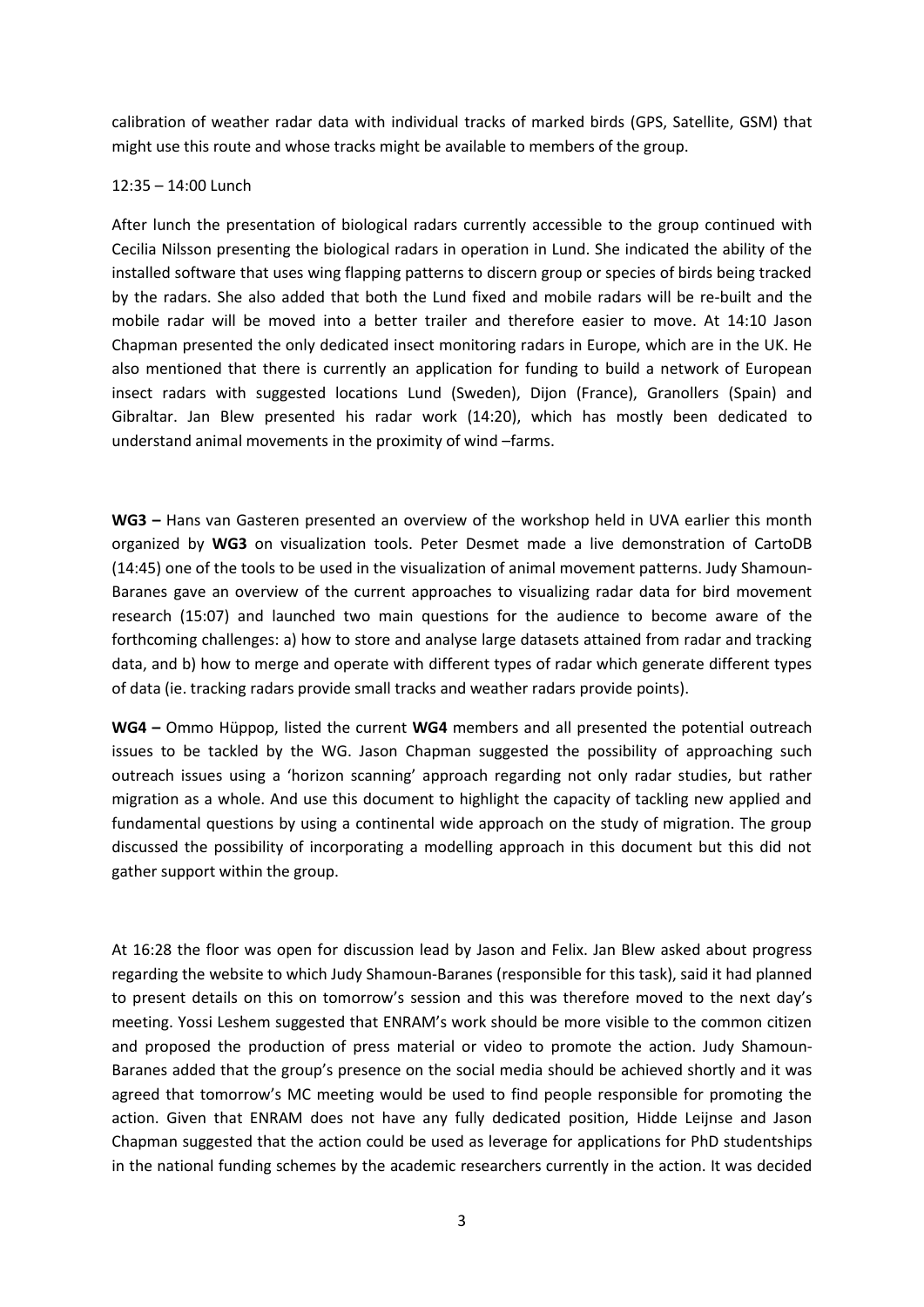that each WG would reflect on the possibility of presenting a PhD project within its aims and scopes. Jose Alves added that the benefit for successful PhD applicants were that the student could benefit from the vast network of experts currently present in this action and use STMS funding to visit other laboratories and learn new techniques. Jason mentioned that all members involved in the action should include an acknowledgement to COST and ENRAM on the outputs of their work in order to highlight the contributions of the action. It was also agreed that there will be collated information on the current PhD and post-docs involved in the action so that every member of the action is aware of the current studies already being developed by members (and their teams) of ENRAM.

#### **Day 2 – 09:00 – 13:00, 26.02.2014 – Vogelwarte in Sempach**

At 9:05 Felix Liecheti, welcomed all the participants and provided organizational details. After that Jason Chapman provided an overview of the action's work plan for year one (2014) so that it was clear to every WG which tasks are planned for the year. Judy Shamoun-Baranes adds that for the website development all WG's should provide contributions and it was agreed that every WG would nominate a contact point responsible to provide content to the action's website manager.

By 9:15 each WG leader presented one slide indicating the aims of the day for each WG and at 9:25 Felix Liechti sent each WG members to a separate room.

09:30 – WG PARALLEL SESSIONS:

#### **WG 1 meeting**

WG1 members present:

Matti Leskinen (University of Helsinki, Finland), Przemysław Jacewicz (IMGW, Poland), Alessio Balleri (Cranfield University, UK), Günther Haase (SMHI, Sweden), Adriaan Dokter (NIOO, the Netherlands), Hidde Leijnse (KNMI, the Netherlands)

Hidde starts by summarizing the aims and scopes of WG1, i.e.:

- Test existing algorithms on weather radars across Europe (and discuss results)
- If necessary, adapt or develop new algorithms
- Compile an overview of different radar practices, including their relevance for ENRAM
- Facilitating the use of common data formats
- Promote the use of algorithms at NMS or centrally
- Facilitate exchange of data between NMS and ENRAM participants
- Investigate dual-polarization algorithms
- Suggest adaptations to algorithms for S-, C-, and X-band
- Coordinate collaboration with non-ENRAM partners
- Organization of training workshops
- Setting a standard protocol for continent-scale monitoring of animal movement using weather radar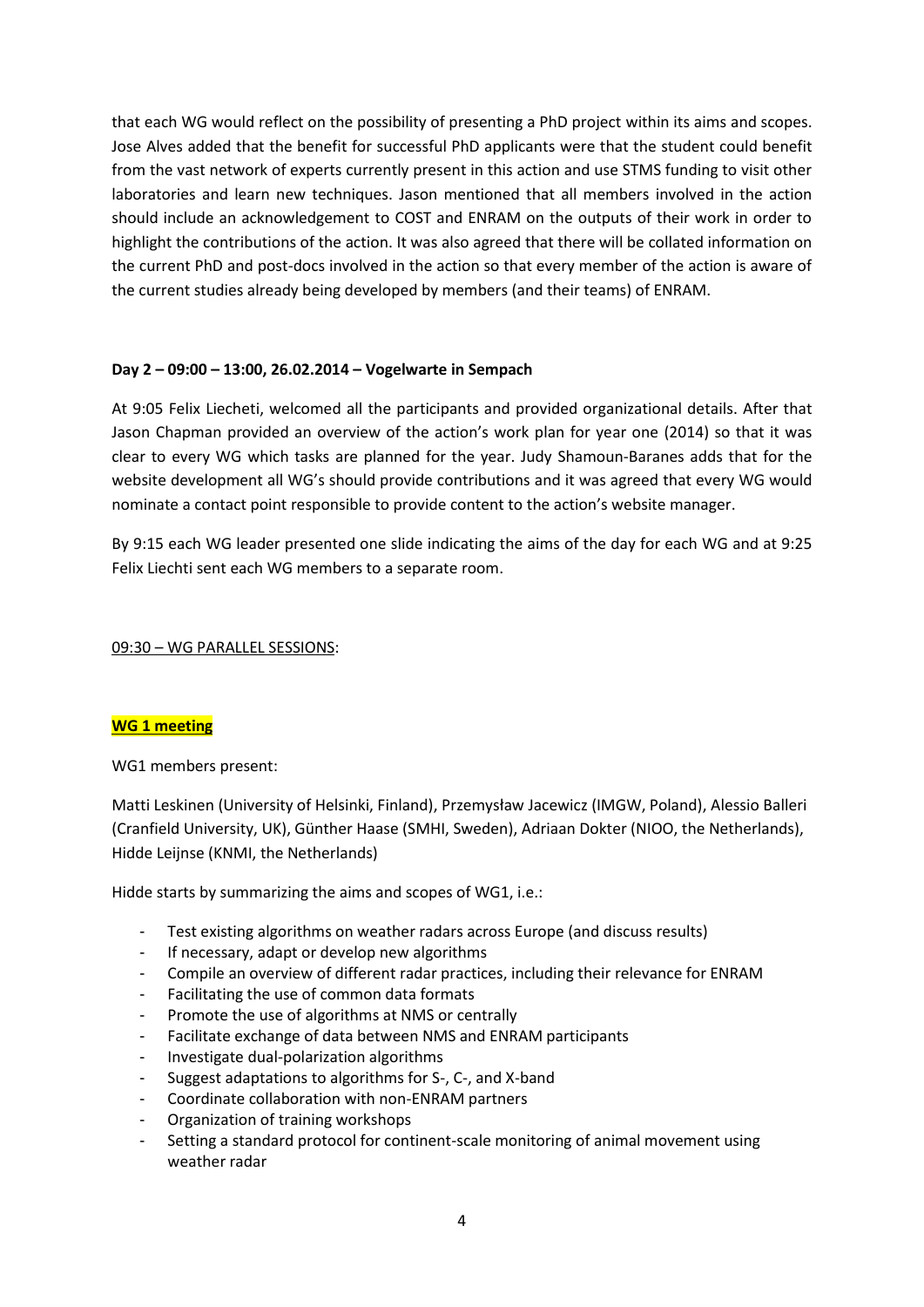Adriaan mentions the dependence of the other WGs on the access to (processed) WR data and thereby on WG1, therefore we need to focus on getting up and running the retrieval of biological data from the European weather radar network a.s.a.p. Our main tasks in the coming year are therefore (1) obtain permissions to use OPERA data within ENRAM and (2) implementing the algorithm on a large numbers of radars. The remaining discussion time is spent primarily on these two tasks:

#### **A) what kind of data we want to have access to?**

- For the bird algorithm we require access to full volume data (including polarimetric variables) to generate vertical profiles of birds/insects.

-We would like to compile height-integrated 2D maps to analyse and visualize spatial patterns of bird migration

# **B) what permissions / data do we need from the meteorological data centres?**

In approaching the OPERA representatives/decision makers we need to clearly distinguish between (1) data that we require access to for the retrieval of bird profiles (typically full volume data), (2) the types data that will be made available outside of OPERA to the ENRAM users, and (3) data that can be made publicly available (profiles only). We expect that member states will be hesitant to make publicly available weather radar elevation scans - for profile data permission will be much easier. Therefore we will focus on rolling out the profile algorithm first (adding a clause we only generate profiles and we do not intend to make publicly available full elevation scans). Once this algorithm is in place we expect it will be easier to add other features like 2D maps in the future.

In summary: We will ask permission for running bird/insect algorithms on volume data. We add the clause that our first aim is to deliver profile data to end-users (not images*).*

#### **C) how to approach the meteorological community for data access?**

We plan to approach the relevant levels of decision making in a well-orchestrated way to generate momentum in the decision process

- 1) An official letter to the final decision makers of Eumetnet (directors of national NMSs, Eumetnet assembly) will be drafted in the first week of March (Adriaan) and shared within WG1 / core group for review. This letters aims to A) inform them of the existence of ENRAM B) indicate our interest in opera/eumetnet data, i.e. retrieval of bird and insect profiles from weather radars C) point out the shared benefits of retrieving biological data from weather radar data D) ask for their support, indicate that no other action is required than to give permission.
- 2) At the next OPERA meeting (19-21 march) Hidde will promote the algorithm among the delegates. In this meeting an official request to the Eumetnet assembly for data access will be filed. We will make sure the official ENRAM letter (point 1) is sent out before this official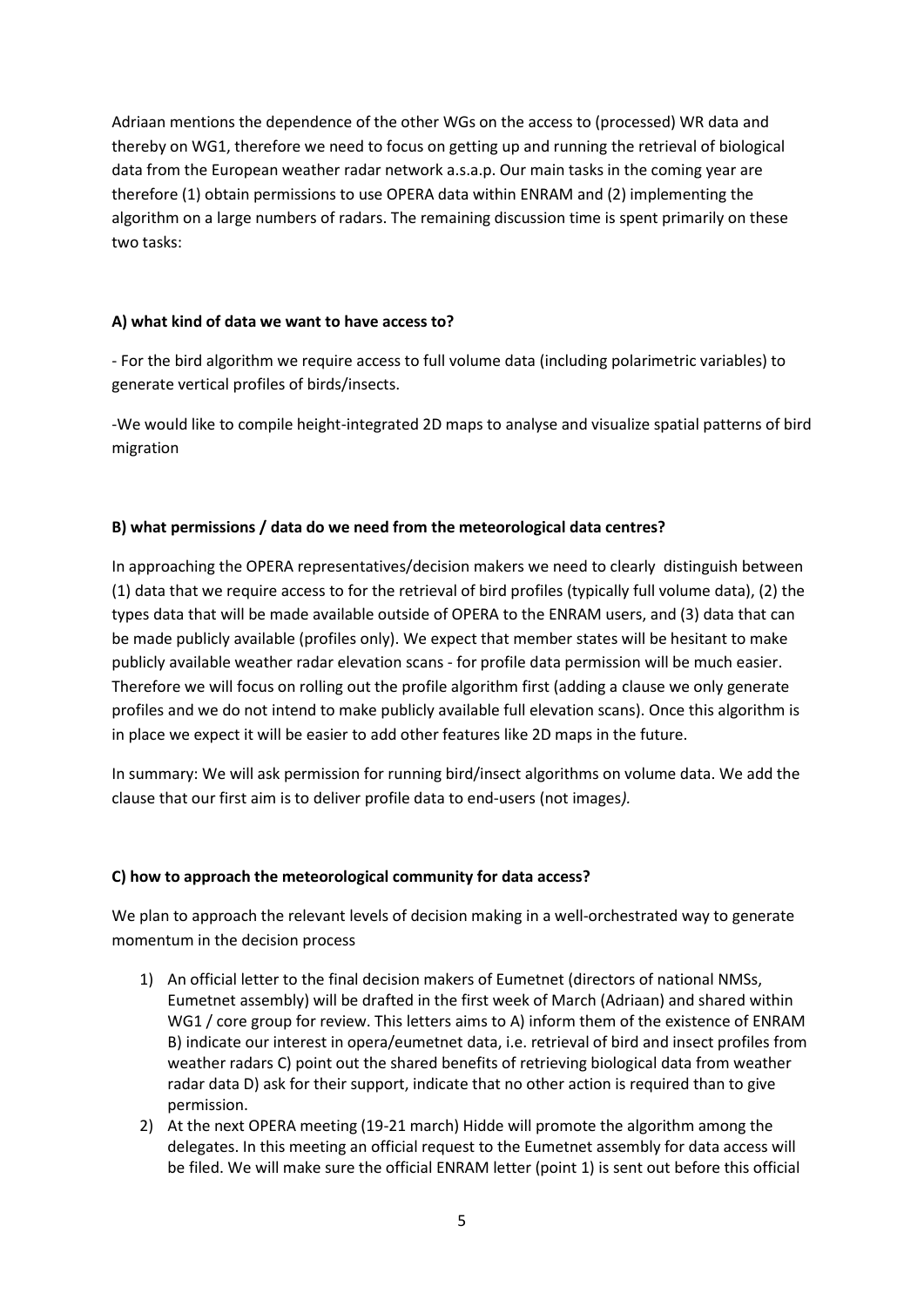request reaches the Eumetnet assembly. We will ask for permission to use OPERA data for ENRAM purposes through the facilities of Baltrad (see D)

3) One week after the OPERA meeting an email of each national ENRAM member will be sent to each national opera representative, to keep ENRAM in the picture and to establish some contacts at the national level. We will draft an concept email that local ENRAM members may use (Hidde). We aim to send out this email on 1 April, i.e. 10 days after the next opera meeting.

#### **D) how to organize the implemention work?**

- We decided to take the "Baltrad shortcut", i.e. first implement the existing bird algorithm on the Baltrad network. The advantage of this approach is (1) Baltrad has toolboxes and software in place for running and testing algorithms locally (2) baltrad has stored opera-wide data already for several months which are easily accessible (3) opera will have a Baltrad plugin, so that porting to OPERA data centre in the future is easy (4) Baltrad already runs several dedicated algorithms that uses the full OPERA volume data, so our algorithm will be 'nothing new' (5) we can start implementing already tomorrow if we like, using the Baltic datasets only.
- We organize an STSM mission for someone to come to Sweden to implement the existing algorithm (Jurriaan Spaaks (UvA) would be an excellent person). We do not need to wait for OPERA permissions to start this work, so the sooner this is arranged the better.

#### **E) high priority work (main topics Helsinki meeting) / new developments**

- 1) Martin de Graaf processed data for 60 radars for the month Aug 2011 at KNMI. First data looks good at first sight, therefore we do not foresee huge problems – however a more detailed quality analysis is top priority of WG1. The Helsinki meeting should be used to look at this dataset in more detail.
- 2) Design of an insect algorithm
- 3) Retrieval of 2D images of height-integrated bird density
- 4) Investigate use of polarimetry

#### **F) other aims of WG1 discussed**

1) Hidde points out the possibilities for us to organize training workshops for meteorologists on how they can retrieve biological information from weather radars, and why that can be interesting to them.

2) making algorithms function on X-band and S-band data. Adriaan suggests this is definitely worthwhile and feasible, but considering the large number of C-band radars in Europe not toppriority.

**Plan for STSM**: send someone to Sweden to implement algorithm on Baltrad

**Prospective PhD-projects**: development 2D spatial data retrieval and/or insect algorithm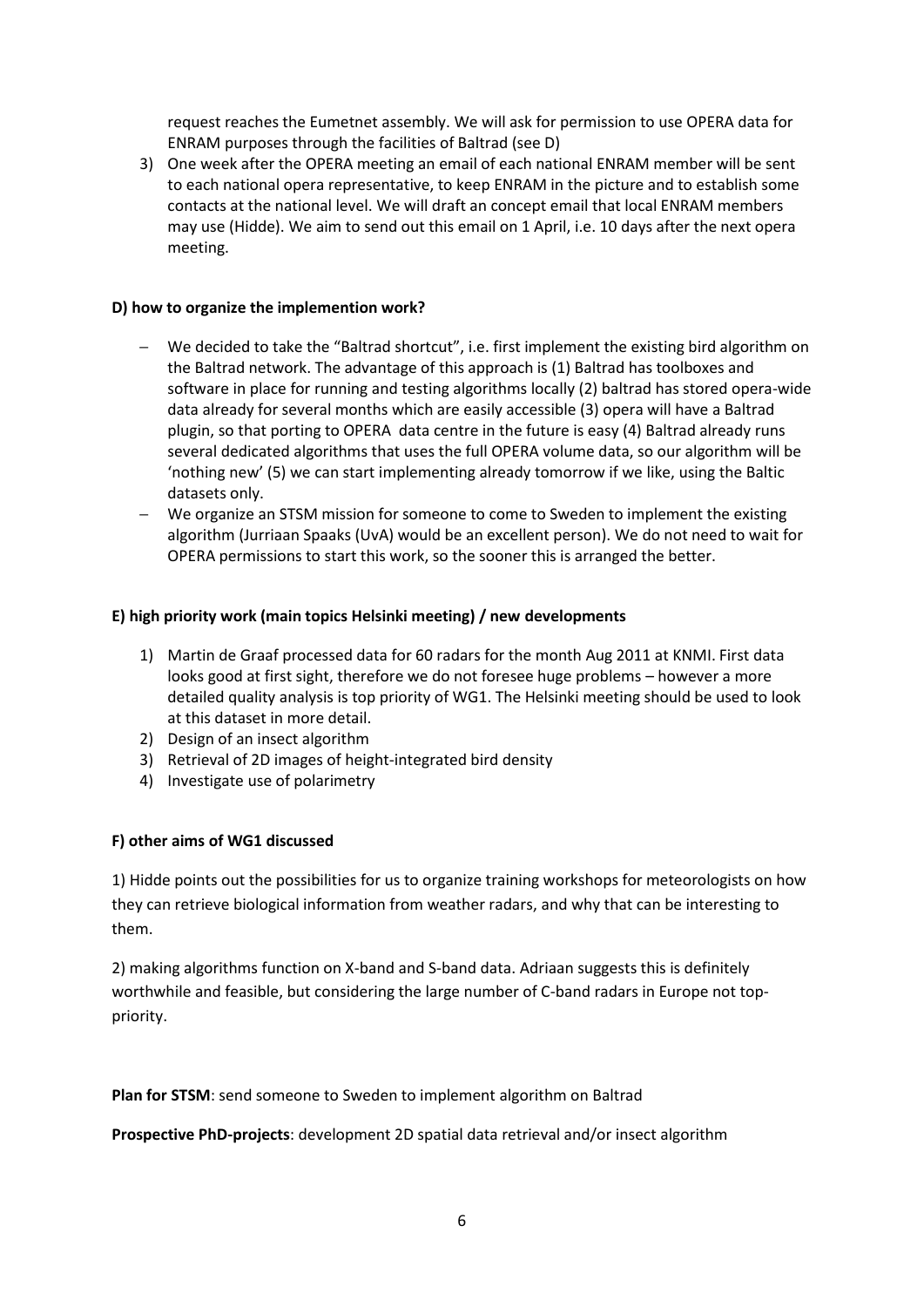## **Action points:**

- 1) Hidde/Gunther: Hidde asks Willem Bouten / Jurriaan Spaaks for possibilities of an implementation STSM by Jurriaan. If Jurriaan is interested, Hidde puts Jurriaan and Gunther into contact and they fix a schedule/timeline, otherwise a different approach within WG1 needs to be discussed (Feb/March 2014)
- 2) Jarmo/Matti: confirm dates with potential participants (end of Feb).
- 3) Hidde/Gunther: find out when the next decision round of the Eumetnet assembly takes place – this determines when the ENRAM letter needs to be sent out (see 3 below)
- 4) Adriaan: draft a letter to directors of NMSs (Eumetnet assembly) (for review within WG1/core group), to be sent out before next opera meeting (19 march)
- 5) Hidde: file an official request for data access via Baltrad to the eumetnet assembly (opera meeting 19-21 March)
- 6) Hidde: draft an email to the opera representatives (after Opera meeting, last week of March) and approach national ENRAM representatives for sending this email.
- 7) Hidde: deliver website content to Judy

[*WG1 Minutes prepared by Adriaan Dokter*]

#### **WG 2 meeting**

Participants: Felix Liechti (chair) (Switzerland), Natalino Fenech (Malta), Joris Everaert (Belgium), Yossi Leshem (Israel), Gonzalo Munoz (Spain), Cecilia Nilsson (Sweden), Jan Blew (Germany)

WG2 will coordinate and stimulate cross-calibrations of different dedicated biological radars and the weather radar network, with respect to their capabilities of detecting and classifying a broad range of animal taxa in the aerosphere (insects, birds and bats). This knowledge will form the basis of the evaluation of the suite of biological-classification algorithms by WG1.

The work-plan of WG2 includes - among others - the following steps:

- Link research groups to conduct comparative analysis of pre-existing data from dedicated biological radars (for birds and insects), and pre-existing data from operational weather radars that is believed to represent various biological targets (birds and insects).
- Create a platform for the organization of a cross-calibration measurement campaign, involving the simultaneous deployment of multiple remote sensors within the sensed volume of an operational dual-polarisation weather radar. The remote sensors to be deployed will include as many existing systems as possible (e.g. air traffic surveillance radar, ornithological radar, entomological radar, thermal imaging equipment, LIDAR (Laser Imaging Detection And Ranging), acoustics for flight call identification, etc.).

Future action: the comparison campaign shall bring radars (and other remote sensors) close to existing weather radar stations for cross-calibration.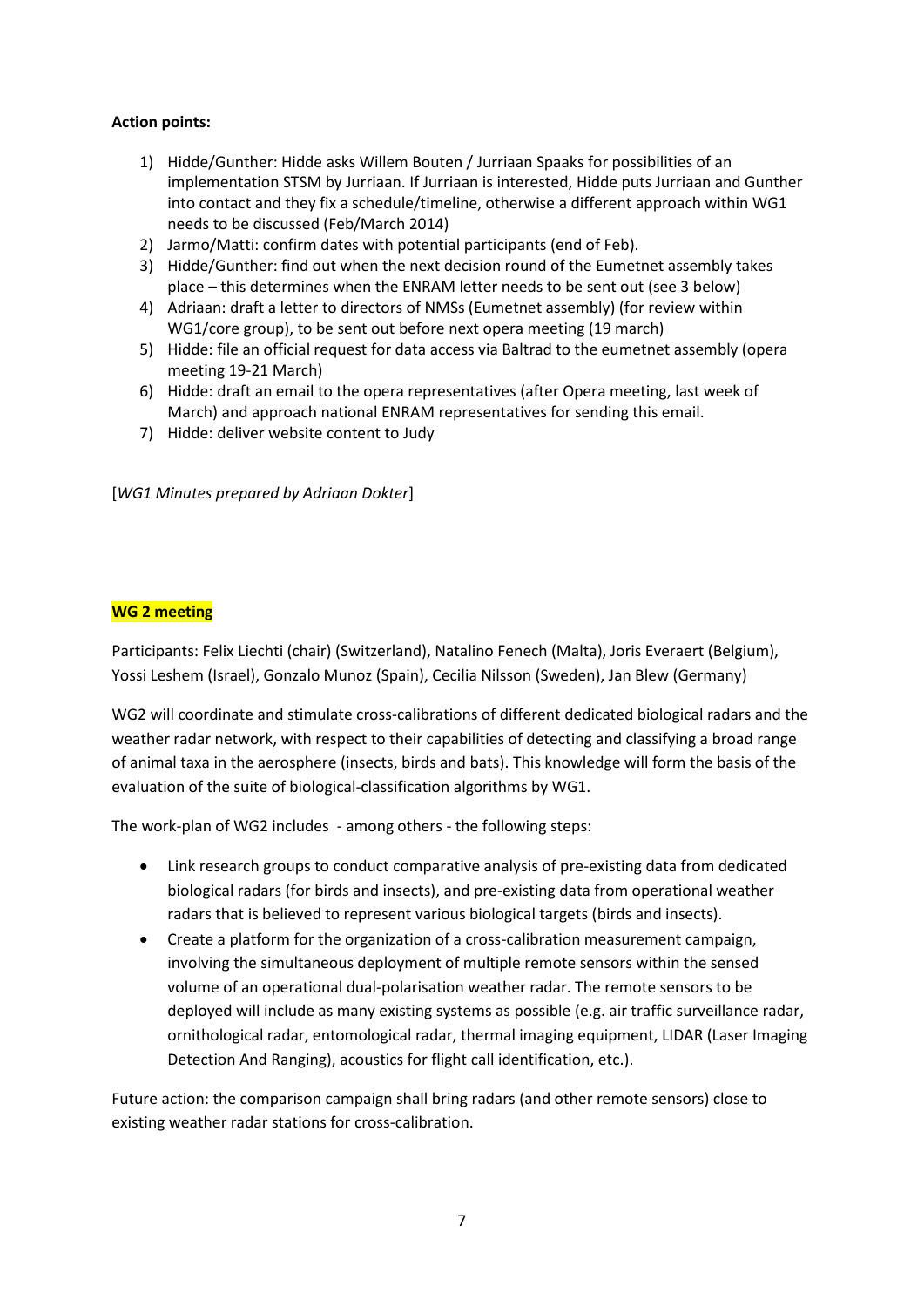# **What kinds of movement parameters can be compared between weather radar and other radars are to be expected?**

- 1. **Phenology** (relative and absolute temporal patterns) With a limited demand for accuracy, this can be recorded with almost any kind of radar (e.g. marine radar in vertical mode).
- 2. **Height** distributions Requires knowledge on detection range and surveyed volume with respect to height above ground level.
- 3. General **behaviour** (direction and speed) Requires tracking of single targets or Doppler speed of volume targets.
- **4. Composition** of migration (birds vs. insects / large small birds etc.) Requires target identification (air speed, radar cross section, echosignature) Indirect identification might come from ground truthing.

# **List of potential comparisons with existing radar systems**

- Lund, Falsterbo (Sweden): tracking radar (incl. pencil beam mode): provides mean migration direction and migration speed per night and altitude, comparison with 2 weather radars nearby.
- Jabbeke, Belgium: Robin Radar (Surveillance S-band horizontal, FMCW-vertical) can provide all parameters using different modes. Comparison with nearby weather radar.
- Malaga, Spain: DeTect Radar (Surveillance X-band horizontal and vertical); site may be too close to the weather radar; analysis of weather radar data might be difficult due to topography (as e.g. in Switzerland, the lowest 1000 m cannot be analysed)
- Israel 2 Russian weather radars, analyses manually, 2 other weather radars, analyses with NL-algorithm.
- Northern Germany: research offshore platforms North Sea and Baltic Sea (FINO 1, 3 and 2) surveillance radars vertical and horizontal, pencil beam radar) matching with weather radars around the North Sea (Norway, Denmark, Germany) and Baltic Sea (??)
- Italy not feasible, as weather radar data are not available (left the OPERA network)
- Malta not included yet in the OPERA network contacts are made with the aim to include the existing weather radar algorithm
- Bulgaria, operational in windfarms: Robinradar, Swiss Birdscan-fixbeam Felix to contact Bulgaria to see the options.
- Comparison of the insect radar from Rothamstad (Jason), the vertical bird radar from Sempach (Felix) and the marine radar from Italy (Carlo) with the weather radar in southern England (Chenies, 16 km from Rothamsted).

Keep in mind that the optimal distance to the respective weather radar station would be 20-30 km.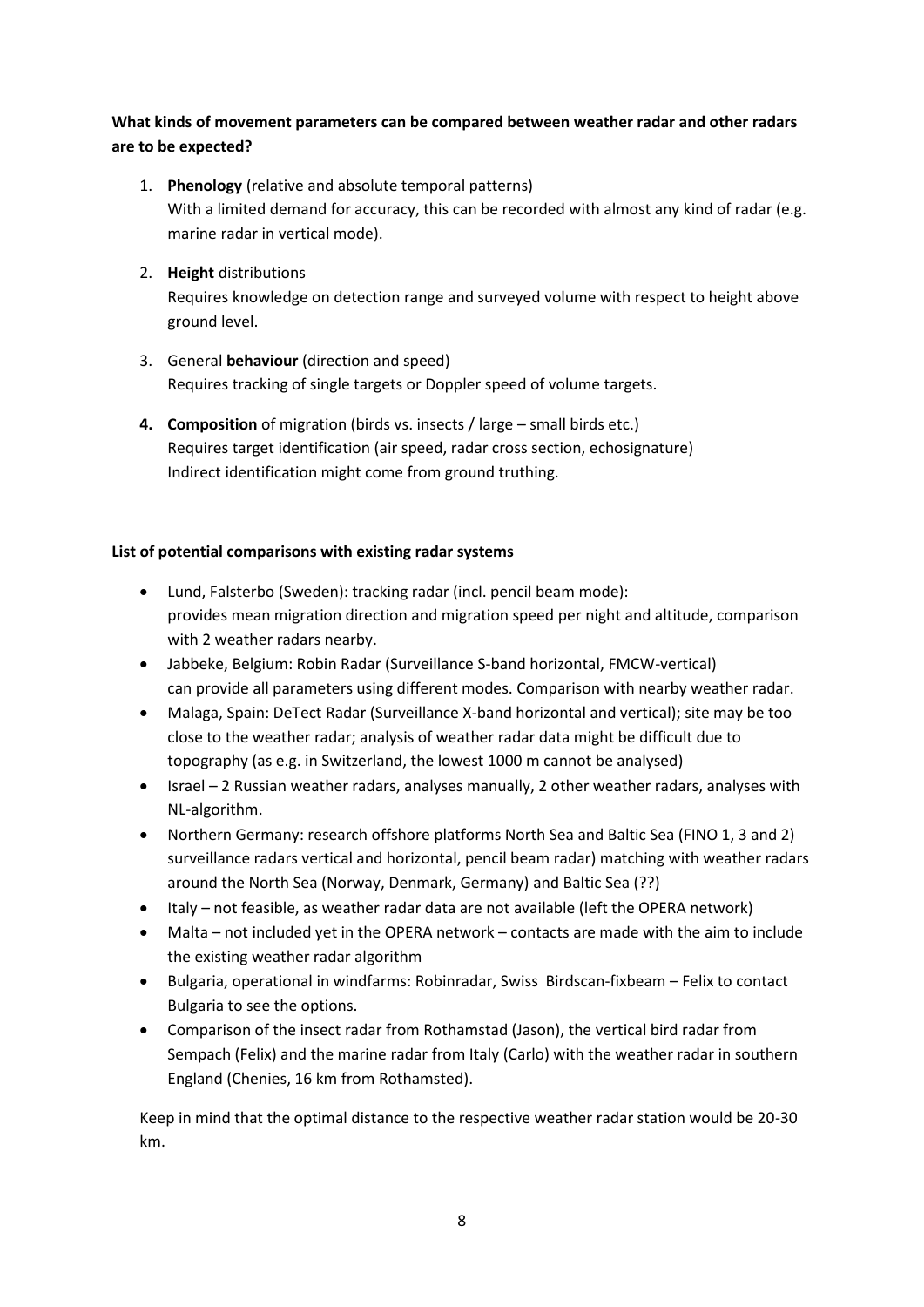# **Analysis of pre-existing data with weather radar data (backwards and / or forward)**

 radar campaign at the Fehmarnbelt (Denmark and Germany) 2009 and 2010 (120 days each) with Superfledermaus, marine surveillance radars, and manually analysed weather radar data from Stevns, DK.

## **Open questions:**

 what to do with daytime data: e.g. visual observations of birds of prey (Strait of Gibraltar), e. g. large leaving events of waterbirds from the Wadden Sea towards the E and NE.

#### **Joined Session:**

# **WG 1 (Classification and Retrieval of Biological Data from European Weather Radars) and WG 2**

Request from WG2: get four months of weather radar data bird movements for comparisons (campaigns, pre-existing data)

WG1 suggests to use the BALTRAD network, as here the NL algorithms can be applied; everything done in BALTRAD will then feed into the OPERA network.

#### **Next steps:**

- Who organises which radar site?
- What kind of data can be expected from which site? => migration parameters and observation period
- Which weather radar data are available for the period of 1.Aug 30. Nov.2014?
- Application of the STSM exchange between Rothamstad and Sempach.
- Preparation of the WG1 and WG2 meeting in Helsinki (June 2014); decision of campaigns with existing radars (sensors), pre-existing data;

# **Aims for WG2 meeting in Helsinki:**

- Final decision of who will take part in the comparison
- Definition of which movement parameters will be compared at which site
- What will be the expected sample size per site? (~number of days)
- How will we analyse and compare the results?
- Time schedule for the field work and the analysis

[*WG2 minutes prepared by Jan Blew & Felix Liechti*]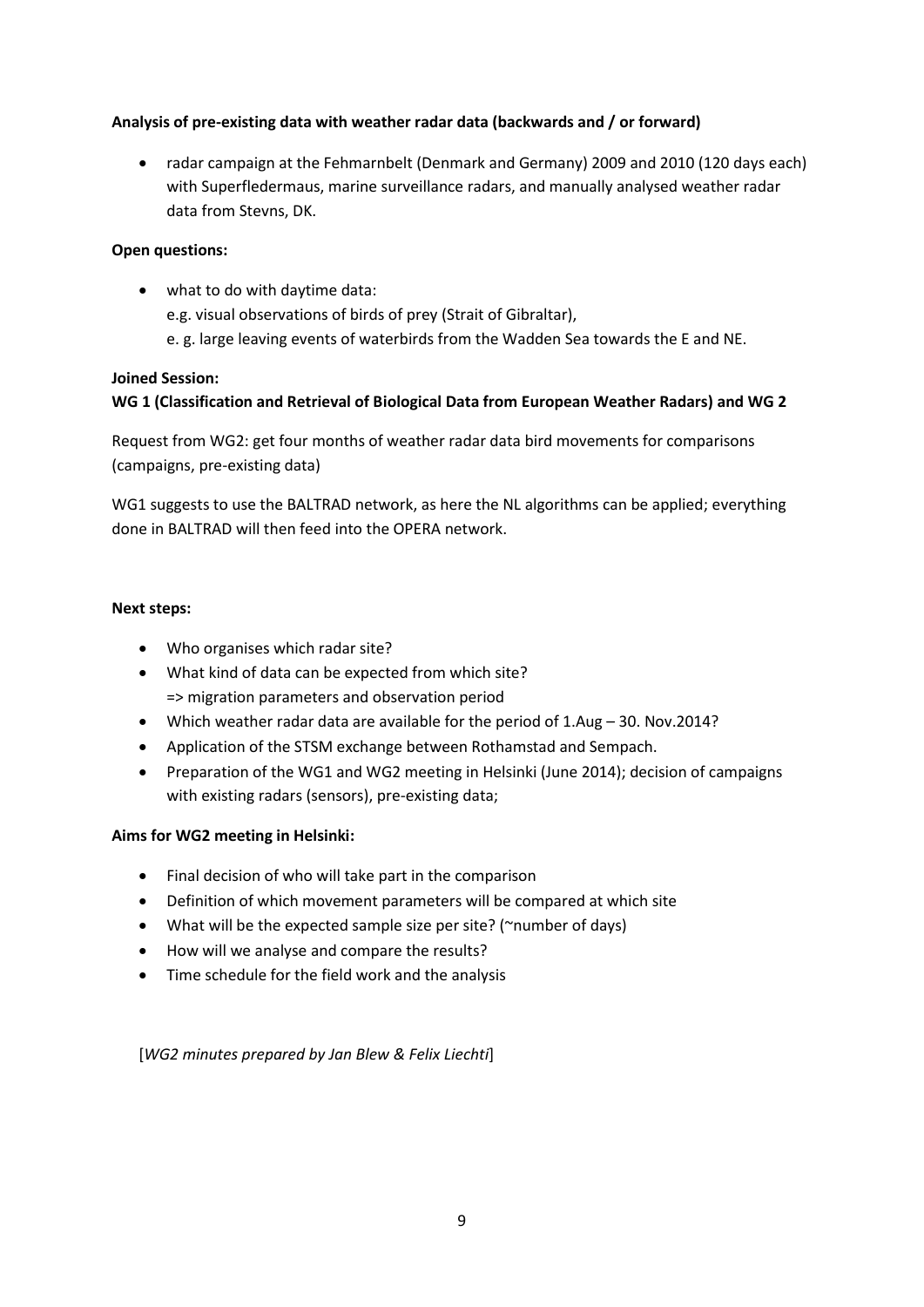#### **WG 3 meeting**

Participants: Hans van Gasteren (Chair, NL) José Alves (Vice-chair, Portugal), Judy Shamoun-Baranes (NL), Carlo Catoni (IT), Lars Petterssen (Sweden), Peter Desmet (BE), Markus Franzen (Sweden), Georg Fuchs (Germany), Ronald Tucker (NL), Thonie van Lieburg (NL), Janine Aschwanden (CH)

José Alves lead the first part of the WG3's discussion starting by asking all the present members to introduce themselves as some were new to the WG. José Alves then presented a table with a list of visualisation tools that were introduced to the WG during the workshop earlier this month. This list included details of each tool (i.e. software) as well as advantages and disadvantages regarding its use by developers and researchers. The group members added more visualization tool to the list and it was agreed that Peter Desmet will maintain and update a version of the list in tabular format, but that a descriptive overview of the most relevant tools will also be presented on ENRAM's website. The group discussed the possibility of having visualisation tools experts and developers in a training school where group members would be though how to use selected tools for visualization of radar and tracking data. It was decided that before this was considered, radar data on bird movement and modelling of routes based on radar readings would be required so that this training school is of real use to the WG members.

After a coffee break (10:37–10:52) the discussion focused on the data showcase that the WG will use as a data challenge for visualization tool experts and developers. It was decided to use a migration wave event that was recorded between the 05.04.2013 and end of that month (on both radar and tracking studies). The dataset for the data showcase needs to be prepared as follows:

- 1- Raw data from 5 weather radars (3 in the Netherlands and 2 in Belgium) to use as reference provided as "ppi" files by Hidde Leijnse (possibly already smoother data);
- 2- Processed data (ie, with bird algorithm applied) form the same 5 weather radars plus of 2 military radars (1 from Belgium and one from the Netherlands) provided by Judy Shamoun-Baranes and Hans van Gasteren who will also check for adaptations to algorithm assumptions about species group;
- 3- Weather data as wind vectors at different pressure levels provided by Judy Shamoun-Baranes;
- 4- Modelled data on the movement vectors of birds provided by Hans van Gasteren who will run the model to get tracking data;

The group discussed the possibility of preparing a written document reporting this exercise which Peter Desmet suggested to be in an on-line open source format. It would also be explicit about some of the limitations, namely the inability to determine species or groups of species that are being analysed and that modelling of virtual birds assumes constant heading and speed since measurement. It was agreed that the preparation of the data (i.e. get the above datasets in a given format to directly input on visualization tools) could be organized as a STSM with specialized programmers and possibly hosted at UVA. This STSM should take place before the next combined WG1-4 meetings in October so that the data challenge will be kicked-off then.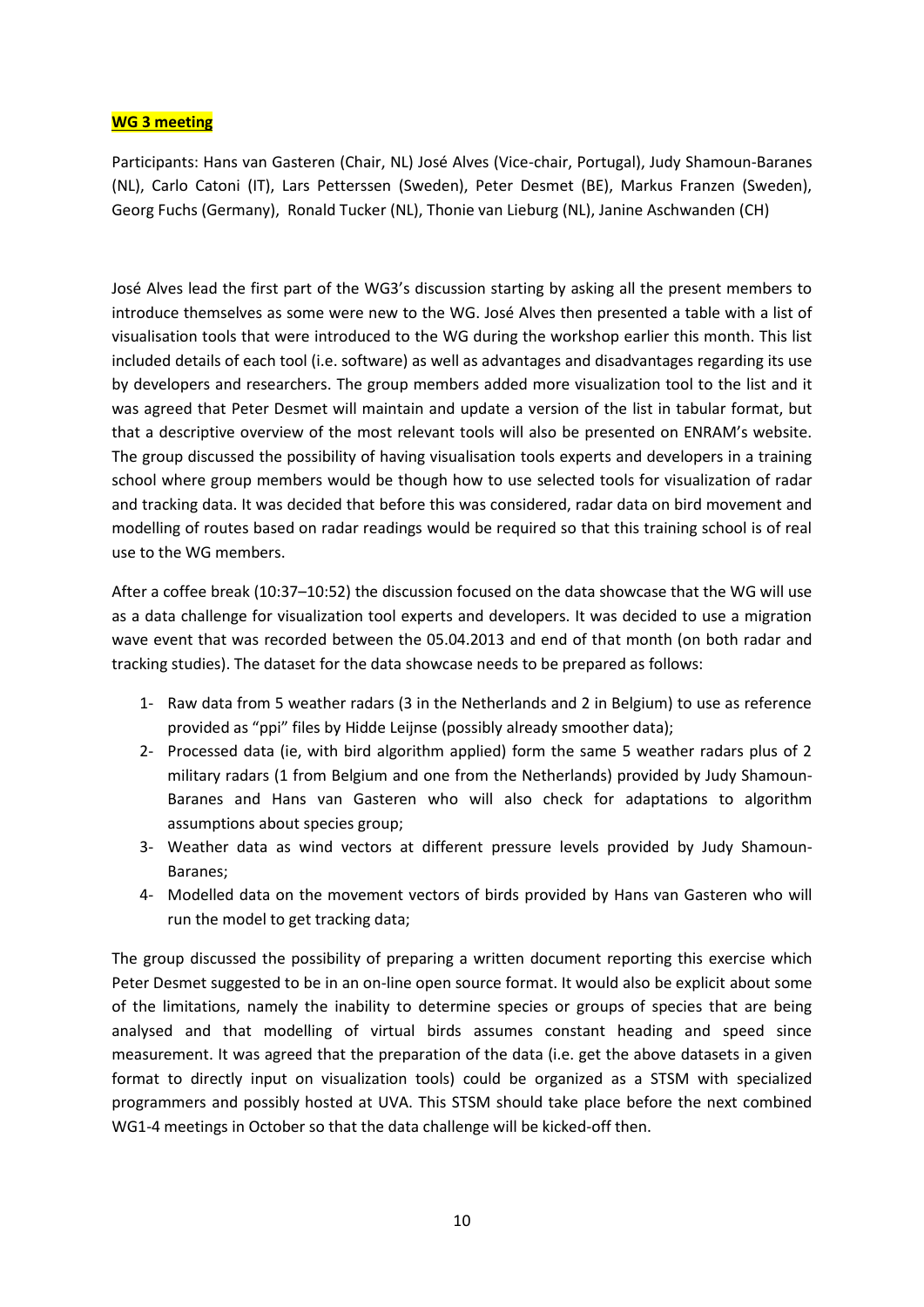The WG meeting finished with discussion of media and PR work to be done for the action. Peter Desmet offered to create gitub and twitter accounts for ENRAM with the latter having a twitter feed into the action's website. Judy Shamoun-Baranes mentioned that she will be presenting the draft website to the general group during the afternoon and Lars Pettersson suggested that ENRAM website had Google analytics tool implemented for gauging the number of visitors. Carlo Catoni offered to collect a two/three word title describing each member's activity to list on the website, together with a link to the member's website.

[*WG3 minutes prepared by Hans van Gasteren*]

# **WG4 meeting**

Participants: Ommo Hüppop (Chair, Germany), Jason Chapman (UK), Michal Ciach (Poland), Giacomo Dell'Omo (IT), Antonio Roman Munoz Gallego (SP), Vladimir Ivovic (Slovenia)

Discussion in WG 4 was limited to drawing up a long list of questions/topics for our proposed review paper, dealing with the role that radar studies can play in answering some of the "Grand Challenges of Movement Ecology". A long-list of about 35 topics was produced at the meeting.

Action points:

- the long list of topics will be typed up by Jason Chapman and circulated to a small group (comprising WG 4 members and a few other ENRAM colleagues) within a week or so, for correcting and adding any omissions.
- Once a finalised long list is produced, this will be circulated to a much broader community of people interested in movement research (the entire ENRAM community plus selected international experts), who will be asked to select their top 10 topics.
- This "horizon scan" of the movement ecology community will be used to select between 10 – 12 topics that will be discussed in the review paper.
- A first draft of the review paper (in the form of an internal report) will be circulated to the ENRAM community ahead of the next MC meeting, to be held in Spain in October 2014.

[*WG4 minutes prepared by Jason Chapman*]

11:30 – 13:00 Lunch & tour of the building.

At 13:05 a member of each working group (Adriaan Dokter WG1; Felix Liechti WG2; Hans van Gasteren WG3 and Ommo Hüppop WG4) presented a short summary of each WGs discussion. After

\_\_\_\_\_\_\_\_\_\_\_\_\_\_\_\_\_\_\_\_\_\_\_\_\_\_\_\_\_\_\_\_\_\_\_\_\_\_\_\_\_\_\_\_\_\_\_\_\_\_\_\_\_\_\_\_\_\_\_\_\_\_\_\_\_\_\_\_\_\_\_\_\_\_\_\_\_\_\_